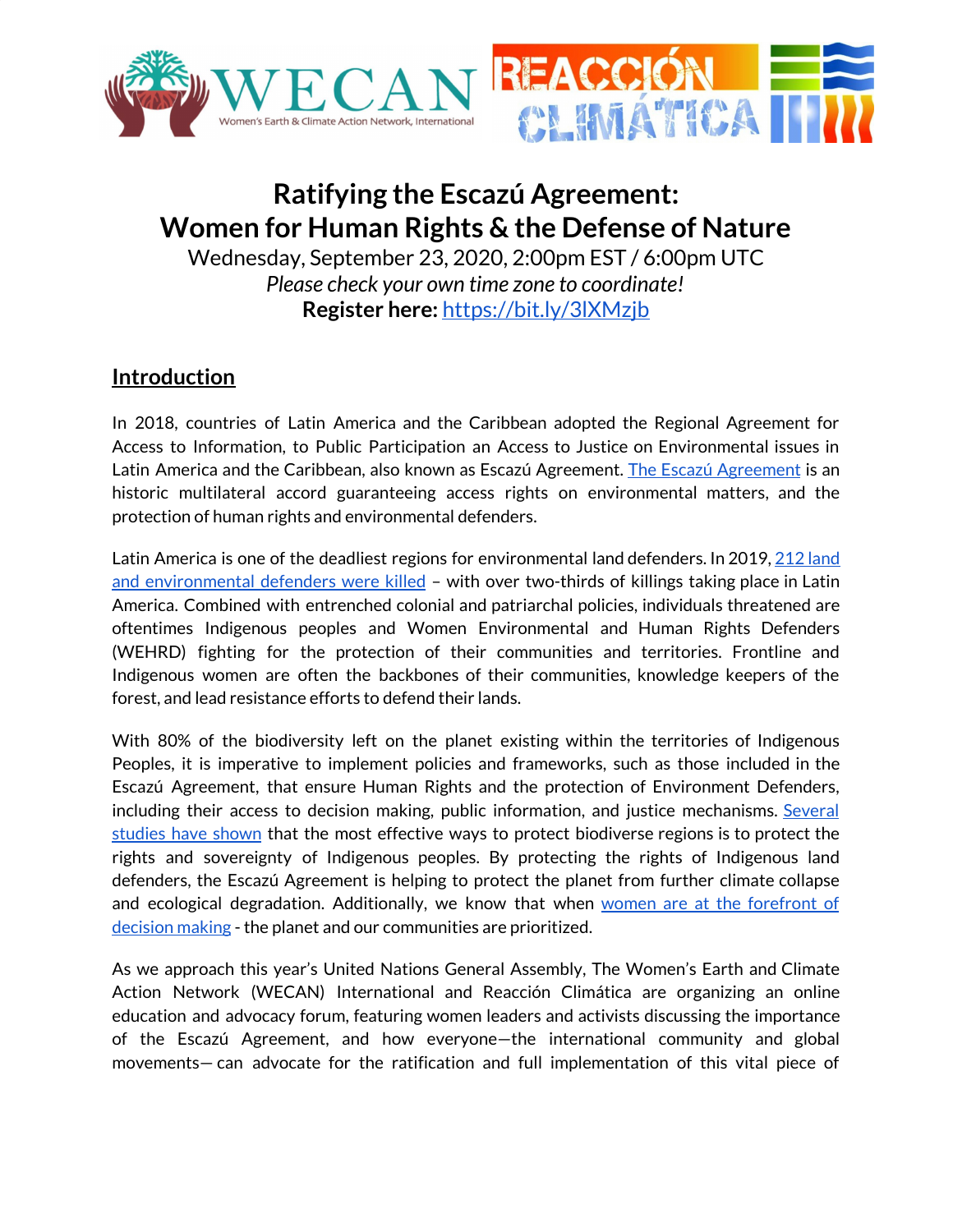legislation that can protect diverse ecosystems ad defenders of the land, and is essential to our global climate and environment.

Please continue reading to learn more about the Escazú Agreement and the online Forum. We hope to see you there!

### **Online Forum: Women for Ratifying the Escazú Agreement**

Please be invited to join The Women's Earth and Climate Action Network (WECAN) International and Reacción Climática for this online forum to learn about the game-changing Escazú Agreement, and how you can advocate for the ratification and full implementation of this vital piece of legislation that can protect land defenders and Mother Earth.

Spanish and English simultaneous translation services will be provided during the forum. Durante el foro se brindarán servicios de traducción simultánea en español e inglés.

During this online forum women policy makers, Indigenous leaders, and human rights defenders will highlight the challenges women face in securing human and Indigenous rights, participating in climate policy, and sharing the importance for the ratification of the Escazú Agreement. Our goal is to engage regional stakeholders, with the backing of civil society, in the Escazú Agreement with the aim of securing two more countries to ratify the agreement in order for it to enter into force next year (2021). We will also discuss how the Escazú Agreement can be a powerful tool for Women Environmental and Human Rights Defenders (WEHRD) to protect their human rights and to be able to analyze legal frameworks that allow WEHRD to carry on with their work with the awareness that Escazú Agreement can help them accomplish their work in a safe and more effective manner.

Speakers to date include: **Patricia Gualinga, Kichwa leader from Sarayaku,** Spokeswoman for Mujeres Amazónicas Defensoras de la Selva (Ecuador); **María Luisa Rafael, Quechua leader**, Human Rights and Environmental activist (Bolivia); **Taily Terena, Terena Nation**, Indigenous rights activist (Brazil); **Andrea Sanhueza**, public representative for the Escazú agreement (Chile); **Ruth Spencer,** GEF/SGP National Coordinator (Antigua and Barbuda); **H.E. Ms. Patricia Madrigal Cordero,** Ex-Vice-minister of Environment (Republic of Costa Rica); **Ana Llácer,** Journalist, Filmmaker & Environmental Activist (Spain & USA); **Carmen Capriles,** Founder of Reacción Climática, WECAN Coordinator for Latin America (Bolivia); **Paloma Costa,** youth climate leader (Brazil)**;** with facilitation and comments by **Osprey Orielle Lake,** Executive Director of WECAN International (USA). Full speaker bios [available](https://d99d2e8d-06c9-433b-915d-f6e381b1acd4.usrfiles.com/ugd/d99d2e_da689073008540d3a3cf78e2fa4e07ba.pdf) here.

The women speakers are representing the leaders on the frontlines, international policymakers, and Escazu advocates who are also the inspiration for alternatives and solutions for a healthy and just world at this critical time of multiple expanding crises.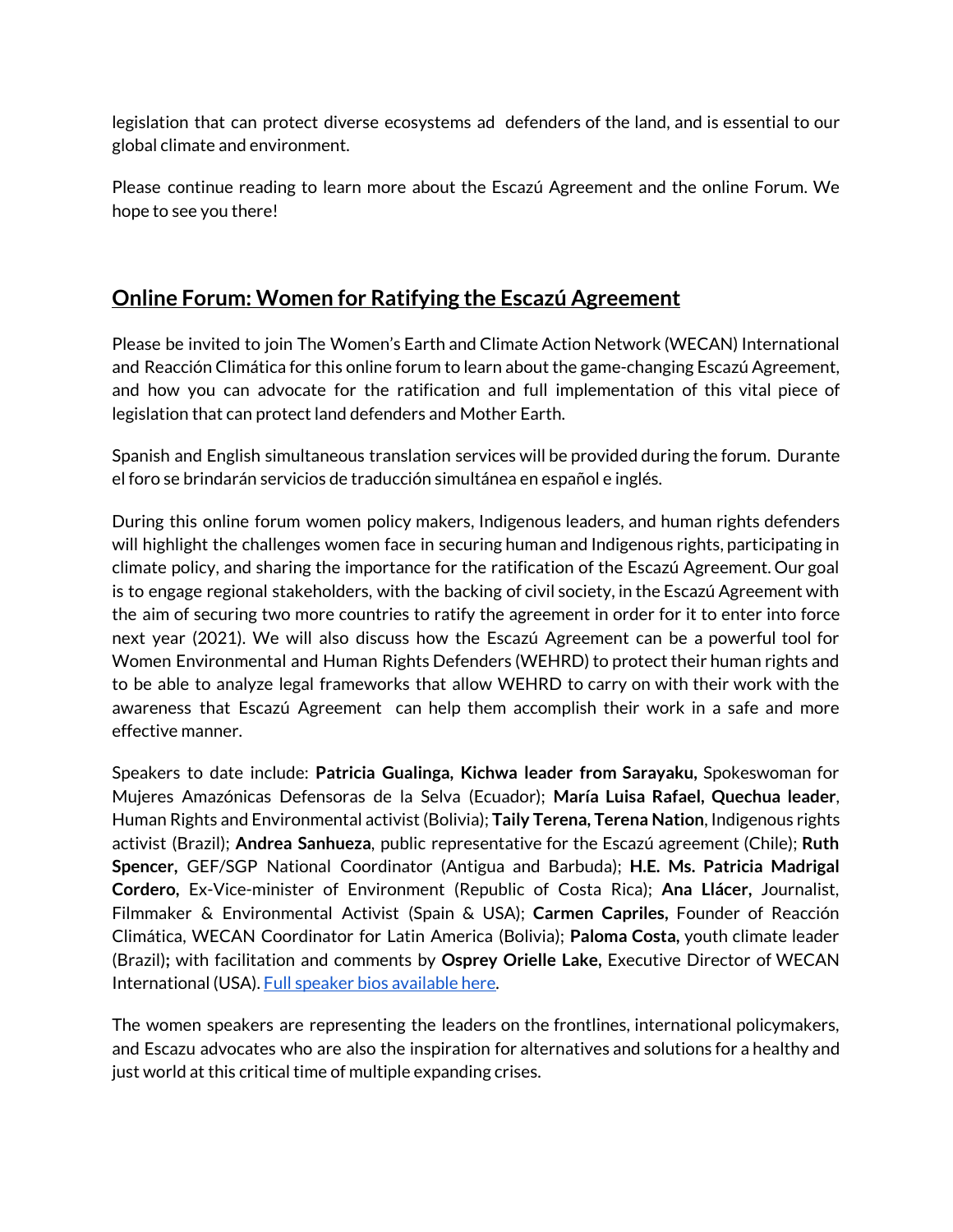#### **Background: The Escazú Agreement**

Adopted on March 4, 2018 in Costa Rica, and expanding to all countries in Latin America and the Caribbean, the Regional Agreement for the Access to Information, to Public Participation an Access to Justice on Environmental issues in Latin America and the Caribbean, also known as Escazú Agreement, has as its main [objectives](https://treaties.un.org/doc/Treaties/2018/03/20180312%2003-04%20PM/CTC-XXVII-18.pdf) the guarantee of the full and effective implementation of the access rights understood as:

- ❖ Access to information
- ❖ Access to participation especially
- ❖ Access to remedy or justice on environmental matters

Grounded in Principle 10 of the Rio [Declaration](https://www.unenvironment.org/news-and-stories/story/unep-implementing-principle-10-rio-declaration#:~:text=In%201992%20the%20Rio%20Declaration,citizens%2C%20at%20the%20relevant%20level.&text=States%20shall%20facilitate%20and%20encourage,by%20making%20information%20widely%20available.) of the Earth Summit of 1992, the Escazú Agreement is the most important progressive initiative on environmental issues and the protection of rights for land defenders in the region. The Escazú [Agreement](https://www.iucn.org/news/commission-environmental-economic-and-social-policy/201804/latin-america-and-caribbean-adopt-historical-legally-binding-agreement-protection-environmental-rights) is a legally binding agreement that does not allow reserves by any of its Parties and takes into account vulnerable populations and environmental defenders as a central focus.

Under the support and guidance of the Economic Commission for Latin America and the Caribbean (ECLAC), it took over 3 years and 9 negotiation periods to achieve the Agreement, including a [comprehensive](https://www.civicus.org/index.php/es/component/tags/tag/escazu-agreement) Public Mechanism, engaging more than 2,000 individuals and organizations in the civil society consultation process. While the process lacked robust Indigenous representation, strong participation of the public in over 24 countries led to influential proposals from civil society, including the precedent-breaking Article 9: Human rights defenders in environmental matters.

The Escazú Agreement carries the dedication and spirit of women's defense of the land at its core, since its adoption was two years after the murder of Honduran activist and land defender, Berta Cáceres. The Agreement aims to carry on the legacy that Berta Cáceres has left as well as the struggles of thousands of land defenders, especially women across the Latin American region that stand up against extractivism. Unfortunately in a region where femicides, domestic violence and insecurity rises every day, the voices of front line women are not heard loud enough, their lives threatened and criminalized. These women are not only the warriors on the front lines, but also the inspiration for alternatives and solutions for a healthy and just world at this critical time of multiple expanding crises.

We hope that with a proper implementation of the Escazú Agreement, no more women land defenders voices will be violently censored, and furthermore that States should be provided the needed guarantees in order for every woman land defender, fighting for their communities, the environment, and our global climate.